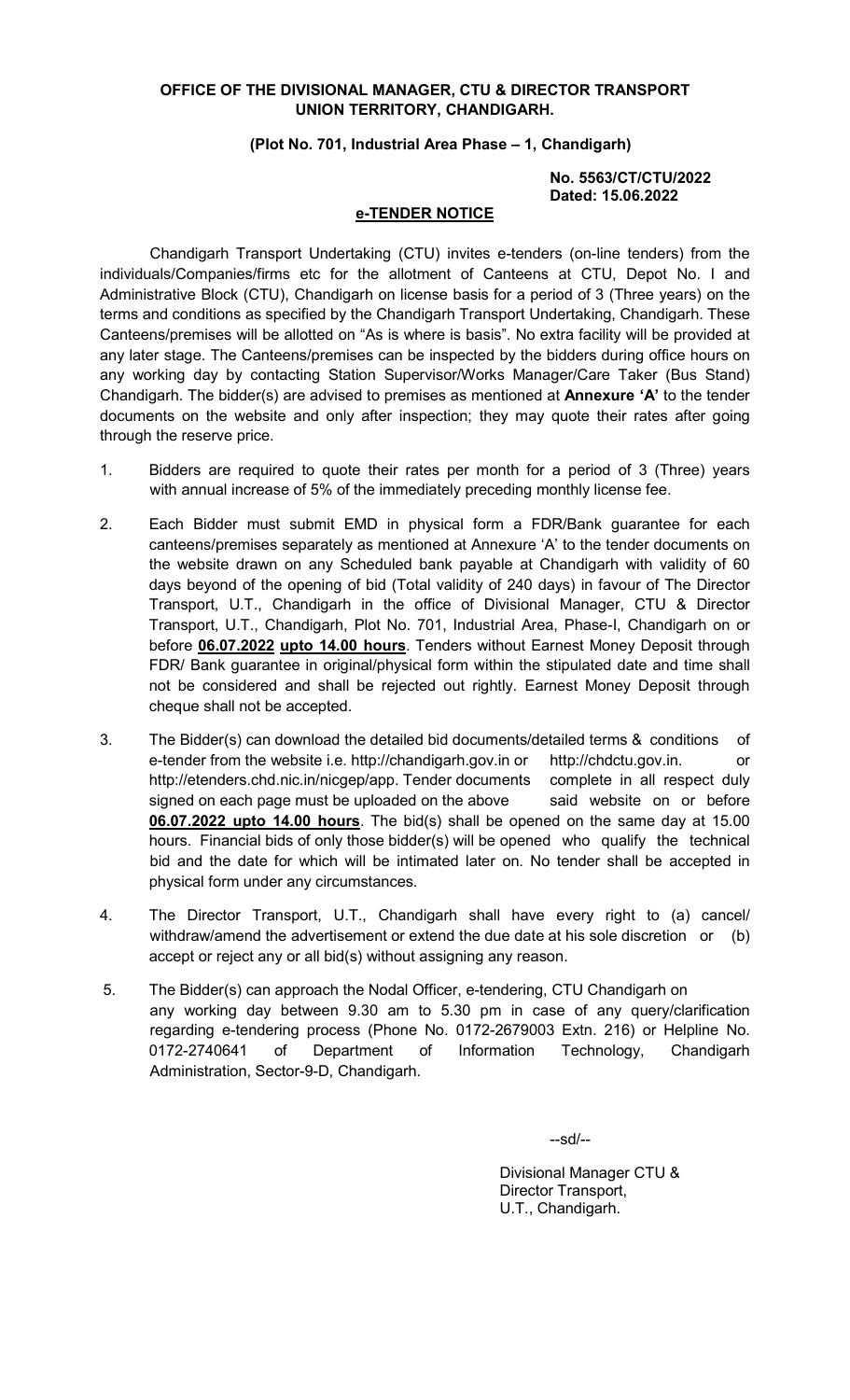# ANNEXURE-'A'

| Sr.<br>No.     | Trade of Canteens/ premises                             | Status of<br>Canteen/date of<br>possession of<br>Canteen | <b>Reserve Price</b><br>per month<br>excluding<br>taxes<br>(Rs.) | <b>Earnest Money</b><br>Deposit (EMD)<br>(Rs.) |
|----------------|---------------------------------------------------------|----------------------------------------------------------|------------------------------------------------------------------|------------------------------------------------|
|                | Canteen Administrative Block,<br><b>Industrial Area</b> | Vacant                                                   | 4900/-                                                           | $3600/-$                                       |
| $\overline{2}$ | Canteen Depot No. I,<br>Workshop, Industrial Area       | Vacant                                                   | 5670/-                                                           | $4100/-$                                       |

# ELIGIBILITY CRITERIA

- i) The individual/firms/Companies/Agency who are debarred/blacklisted/ prosecuted by the Chandigarh Administration/any State/Central Govt. Bodies/ Undertakings /Court of law need not apply.
- ii) The bidder(s) shall submit an undertaking on stamp paper of Rs.15/- regarding non blacklisting by Chandigarh Administration or any other authority to participate in the tender (as per specimen enclosed to the tender documents).
- iii) E-bids are invited for trade/activity as mentioned against the above Canteens/premises as per detail mentioned at **Annexure-'A'** in the tender documents on the website on the licence basis on the terms and conditions of DNIT/Tender. The Tender process comprise of two stages i.e. Technical Bid(Online) and Financial Bid (Online). Technical bid will be opened only of those bidders whose EMD is received in office in original. After scrutiny of the information received in Technical Bid, clarifications, if any, where ever necessary, will be obtained from the party. The Director Transport, UT, Chandigarh reserves the right also to inspect the existing premises being run by the bidder(s) as part of the Technical Bid analysis.

 Financial Bids of technically qualified bidder(s) will be opened only. The said decision shall be binding in all respect on the Bidder(s). Bids below the minimum reserve licence fee/price as per Annexure 'A' to the tender documents shall not be accepted at any circumstances and as such the license fee is to be determined as per the highest bid.

In case successful bidder backsout, the CTU will be liberty to consider the claim of H2 and to consider offering the allotment of contract of any premises at the rate quoted by the highest bidder.

- iv) Conditional/telegraphic tender/tender received through fax, tenders without earnest money and receiving after due date and time and submitted not on the prescribed form shall not be entertained
- v) The e-Tender must be accompanied by the scanned copy of EMD and same should be physically submitted by the bidder(s) on or before the stipulated date and time as mentioned in the tender notice. Any amount lying with the CTU for any other purpose will not be allowed to be adjusted against the EMD for the present bid(s).
- vi) The bidder shall furnish the copy of valid Income Tax Returns of last three years (2018- 2019, 2019-2020, 2020-2021) with the technical bid.
- vii) The bidder shall furnish the attested copy of PAN and GST No. with the technical bid.
- viii) The validity of the bid shall be 180 days from the date of opening of the technical bid of the bid(s).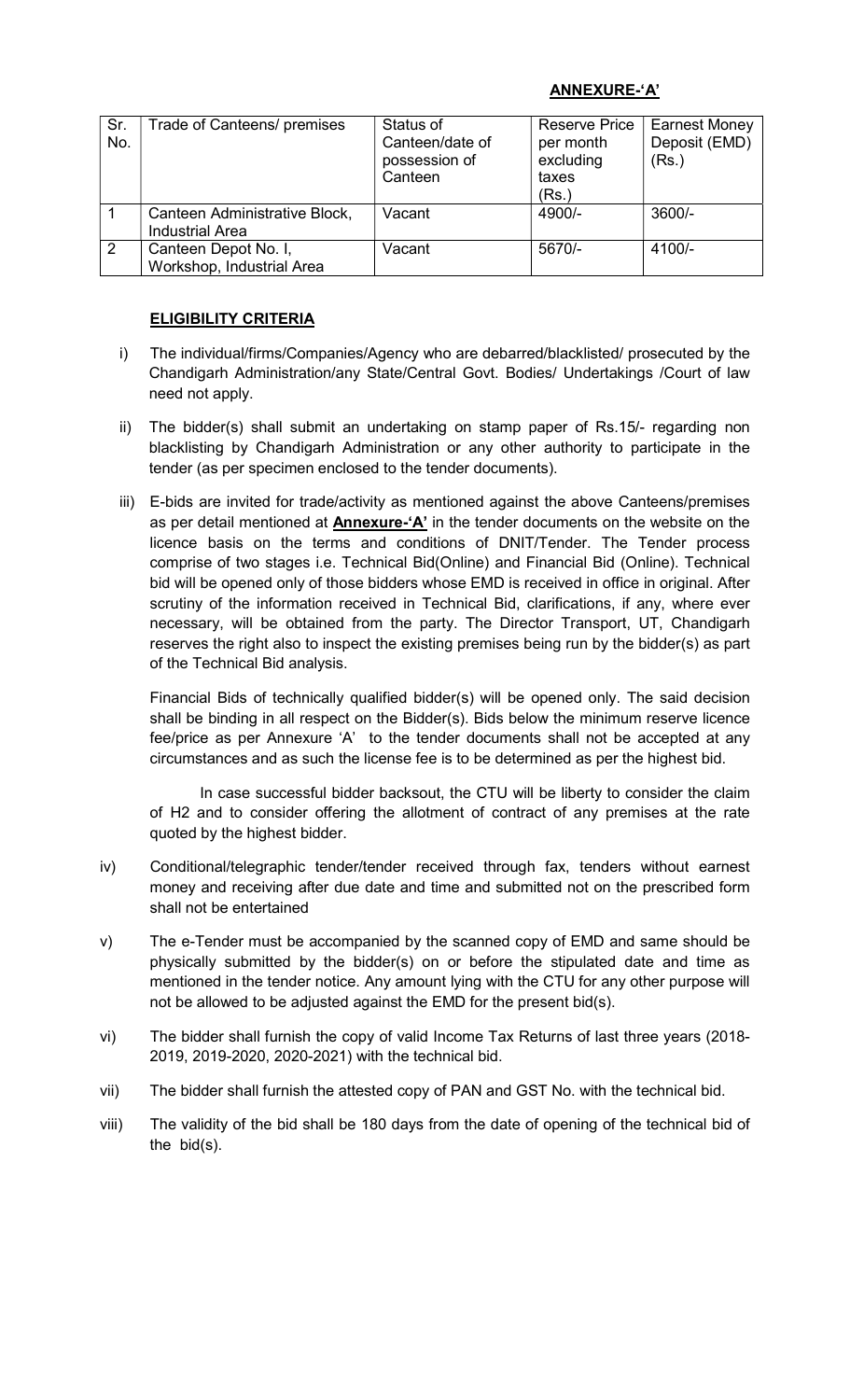# (B) GENERAL TERMS AND CONDITIONS:-

- 1. The license shall be for a period of three years with an annual increase of 5% in the license fee from the date mentioned in the allotment letter by the Chandigarh Transport Undertaking, Chandigarh.
- 2. The licensee shall regularly pay the monthly license fee through online (website: ctuchd.gov.in) in advance on or before the 10th day of every month (if 10th happen to be holiday than next working day will be due date) in favour of the Director Transport, UT., Chandigarh (By designation) failing which, a penalty at the rate of 2% of the outstanding license fee per month will be imposed till the license fee is paid, In case, the payment is to be made by Demand Draft, the same shall be deposited on or before 7th every month. No payment will be accepted through cheque/Cash in any case. However, the Director Transport reserves the right to decrease/waive off the penalty upon the satisfactory reasons of the case for delay in paying rent. Moreover further in case Competent Authority, UT, Chandigarh can increase/decrease the penalty subsequently and the decision of the Director Transport will be binding upon the parties.
- 3. In addition to the monthly licence fee, the licensee shall pay the electricity charges by installing the electricity meter from the electricity department on his own within 15 days from the date of possession of site or shall deposit the electricity charges  $@$  Rs. 6/- per unit as fixed by the department at the time of depositing the licence fee to the CTU. Licensee will also pay the water charges as fixed by the Director Transport, UT., Chandigarh and also liable to pay any enhancement in the tariff by Electricity Department/ Municipal Corporation /CTU during the currency of contract. The security deposited by the licensee with the Chandigarh Transport Undertaking shall be released after producing the "No Due Certificate" (NDC) from the Electricity Department and Public Health Department in respect of payment of electricity bills/ water charges bill of the allotted premises.
- 4. The EMD of the unsuccessful bidders shall be returned after the allotment of site. The EMD of the successful tenderer shall be returned after furnishing the security deposit and signing of the agreement/licence deed. In case, the successful bidder backs out, the Earnest Money Deposit shall be forfeited along with interest thereupon and the bidder(s) shall also be black listed for any future contract as per Chandigarh Administration, Finance Department Notification No. 1927-F&PO (3)-2009/1170, dated 27.02.2009 including following types of situation:
	- i) Dishonest/Fraudulent/Sharp practices are indulged in by the party.
	- ii) Advancing a claim on the basis of forged documents.
	- iii) Sale or supply of spurious items and providing public safety.
	- iv) Material concealments/suppression of facts or gross misrepresentation of facts.
	- v) Any other case or situation involving National Security.
	- vi) On breach of any terms and conditions of the DNIT/Tender.
- 5. The bidder shall submit the food licence certificate issued by the Competent Authority in respect of his existing business.
- 6. The licensee at the time of execution of agreement/license deed shall furnish a security deposited equal to four (4) monthly instalment of rent (Last Rent) Plus the security increased correspondingly with the increase of the rent of every year during the contract period in the form of FDR from any scheduled bank payable at Chandigarh duly pledged in favour of the Director Transport, U.T., Chandigarh (By Designation) with its validity of 39 months. In the event of breach or non-observance of any of the terms and conditions of this licence deed, the Director Transport, U.T., Chandigarh may forfeit the security either in full or in part along with interest thereupon. The remaining security, if any, will be refunded to the licensee after he hands over the vacant possession of the premises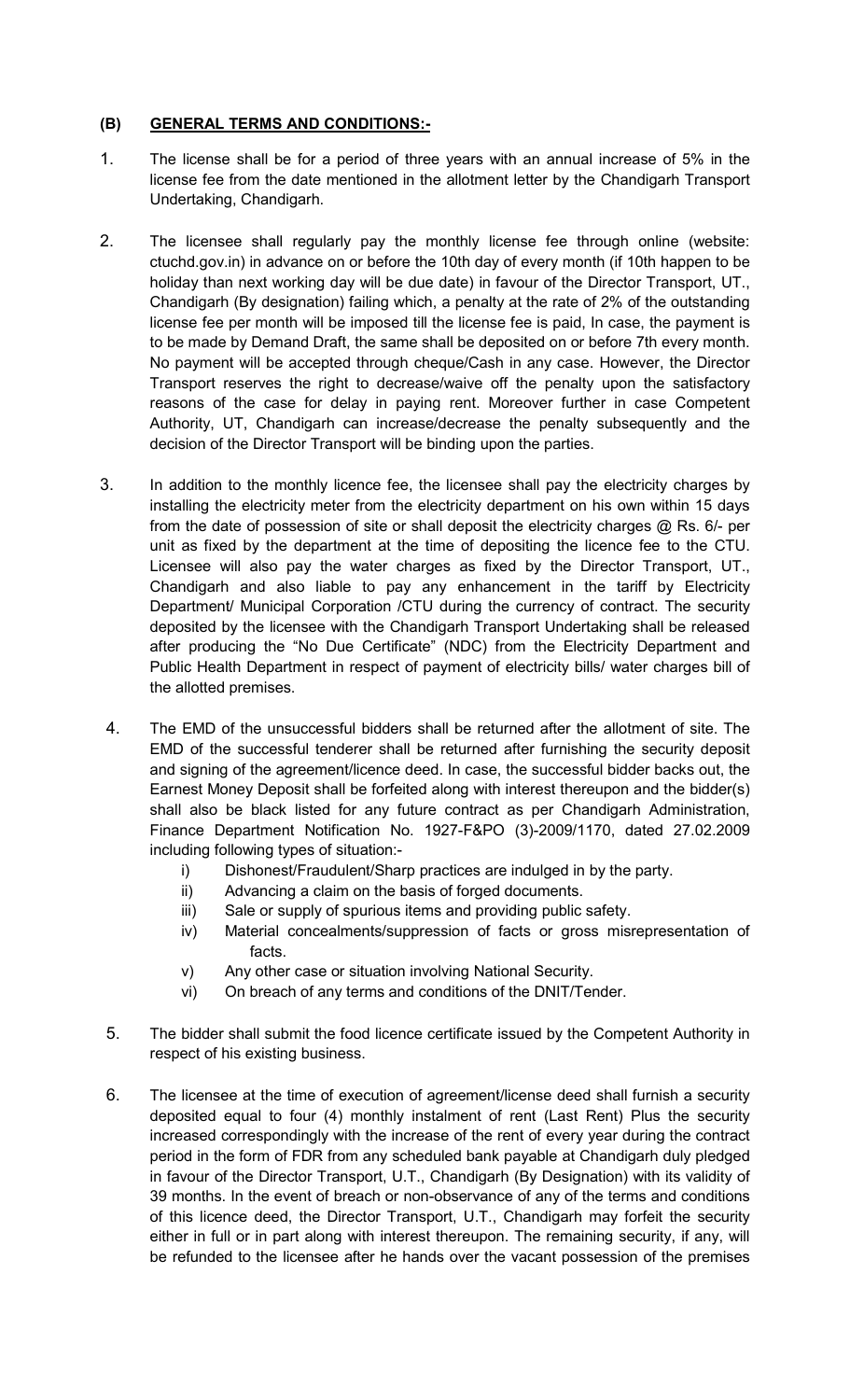in original state to the Director Transport, U.T., Chandigarh on the expiry of the licence/contract.

- 7. The licensee shall take possession of the premises within fifteen days of the award of letter of intent (LOI), however licence fee shall be charged from the date of actual possession or the last day of the expiry of 15 days from the date of issue of letter of intent (LOI), whichever is earlier.
- 8. The licensee shall take the possession of the Canteens/premises on "As is where is basis".
- 9. The licensee shall not directly or indirectly sublet the contract to any other person/firm in any manner. In default thereof, the license shall be terminated and the security deposit shall be forfeited.
- 10. The said Canteens site are and shall be deemed to be public premise as defined in the Public Premises (Eviction of Unauthorized Occupants) Act now in force and/or any other Act touching the subject that may hereinafter come into force and the rules framed there under.
- 11. The licensee shall be responsible for providing furniture/infrastructure in the premises as per his requirement at his own and shall also renovate the premises at his own level and cost during the currency of contract.
- 12. The licensee shall be responsible to protect the Govt. property in his/her possession during the license period from any damage or loss and shall be responsible for proper hygienic condition and maintaining perfect cleanliness in and around the premises. The Licensee shall pay for damage done by him/her or his/her servants or agents during the period of license to the property of the licensor.
- 13. The licensee shall not use the premises for the purpose other than for which licencee will be given.
- 14. The list of rates of the articles to be sold by the licencee in the Canteen shall be displayed in the premises duly approved by the Department. The rates of items to be sold in the Canteen will be fixed rates. The rates shall not be charged, over and above the MRP in case of manufactures packed items and shall not be charged over and above from the market rate in any manner.

| Sr. No.        | <b>Items</b>                | <b>Rate fixed for items</b> |
|----------------|-----------------------------|-----------------------------|
| $\mathbf 1$    | Black Tea (cup)             | Rs. 8/-                     |
| $\overline{2}$ | Milk/Milk Tea(cup)          | Rs. 10/-                    |
| 3              | Coffee                      | Rs. 15/-                    |
| $\overline{4}$ | Samosa                      | Rs. 10/-                    |
| 5              | <b>Bread Pakoda</b>         | Rs. 10/-                    |
| 6.             | Mathi                       | Rs. 5/-                     |
| 7              | Besan Burfi                 | Rs. 5/-                     |
| 8              | Tomato/Veg. Soup (seasonal) | Rs. 20/-                    |
| 9              | Veg. Sandwich               | Rs.25/-                     |
| 10.            | Veg. Noodles                | Rs.40/-                     |
| 11.            | Veg. Thali                  | Rs.40/-                     |
| 12.            | Chana/Rajma/kadi Chawal     | Rs.40/-                     |
| 13.            | Chana Bhatura               | Rs.40/-                     |

### The fixed rates of items are as under:-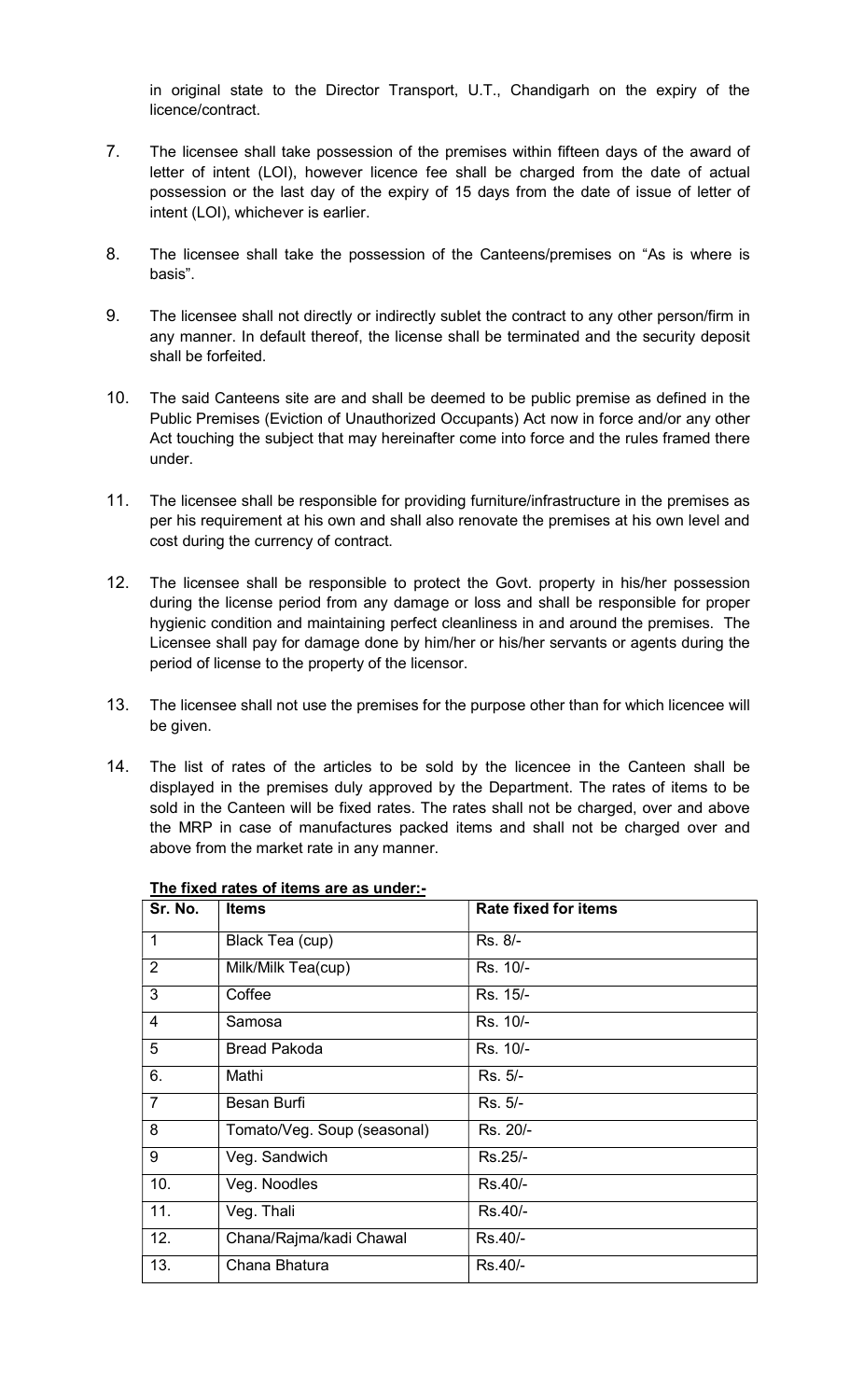| 14. | Patties(Veg/Paneer)                      | Rs.15/-/Rs. 20/-               |
|-----|------------------------------------------|--------------------------------|
| 15. | Packed items/Water Bottle/ Cold   On MRP |                                |
|     | drinks/Juice/Lassi and other items       |                                |
| 16. | Any other food items                     | Not more than the market rate. |

- 15. The licensee shall pay all the Central, State and local taxes for the time being imposed or assessed by the Competent Authority or levied in future from time to time by the Competent Authority.
- 16. The licensee shall obtain all the required permissions/licence from concerned authorities for running their business at the premises/sites at his own level and shall obey all the rules/regulations applicable from time to time in this regard.
- 17. The licensee shall not be allowed extension of counter/additional space in any circumstances and shall not make any addition or alteration in/at the premises without the consent/approval of the Director Transport, UT, Chandigarh. In case the area of operation is increased or decreased, the license fee can be accordingly increased or decreased on pro- rata basis by the Director Transport, U.T., Chandigarh.
- 18. The licensee shall ensure good behaviour of him and his employees/servant with the public.
- 19. The licencee shall ensure compliance of all the COVID-19 guidelines issued by Chandigarh Administration/Govt. of India.
- 20. No obnoxious trade shall be carried on in the premises. No other illegal activity shall be allowed to be carried by the licensee and in case of such eventuality all the responsibility or legal obligations fall upon the licensee.
- 21. Children below 18 years of age will not be employed under any circumstances.
- 22. The overcharging shall lead to invoking of penalty clause and repeated incidence of overcharging may lead to cancellation the contract also.
- 23. The licensee shall not allow any hawker to sell groundnut or any other eatable items or unhygienic commodities in the allotted premises.
- 24. No servants of any commercial establishments should be allowed to reside at the allotted site at night.
- 25. The licensee shall also provide the drinking water taps/electric fittings and in case these /fitting go out of order, shall replace the same immediately at their own. The licensee shall be called upon for repair the premises in case it is found that the premises requires repair. It shall be the responsibility of the licensee to renovate the site/Canteen immediately at their own cost.
- 26. The premises can at any time be inspected by Authorised Staff of the Transport Department to ensure all the terms and conditions of licence deed/Contract.
- 27. The licensee will indemnity the Chandigarh Transport Undertaking and keep it harmless from all claims, demands, action, cause and charges to which the Chandigarh Transport Undertaking may become liable or which it may have to pay or be held liable thereof by any reason including the reason of injury to any person, reputation or property suffered or sustained by any employee of the Chandigarh Transport Undertaking or arising out of any activity or negligence or commission of the licensee or its employees.
- 28. That the Director Transport, UT., Chandigarh shall have a lien on all the belongings and properties of the licensee for the time being in or upon the premises.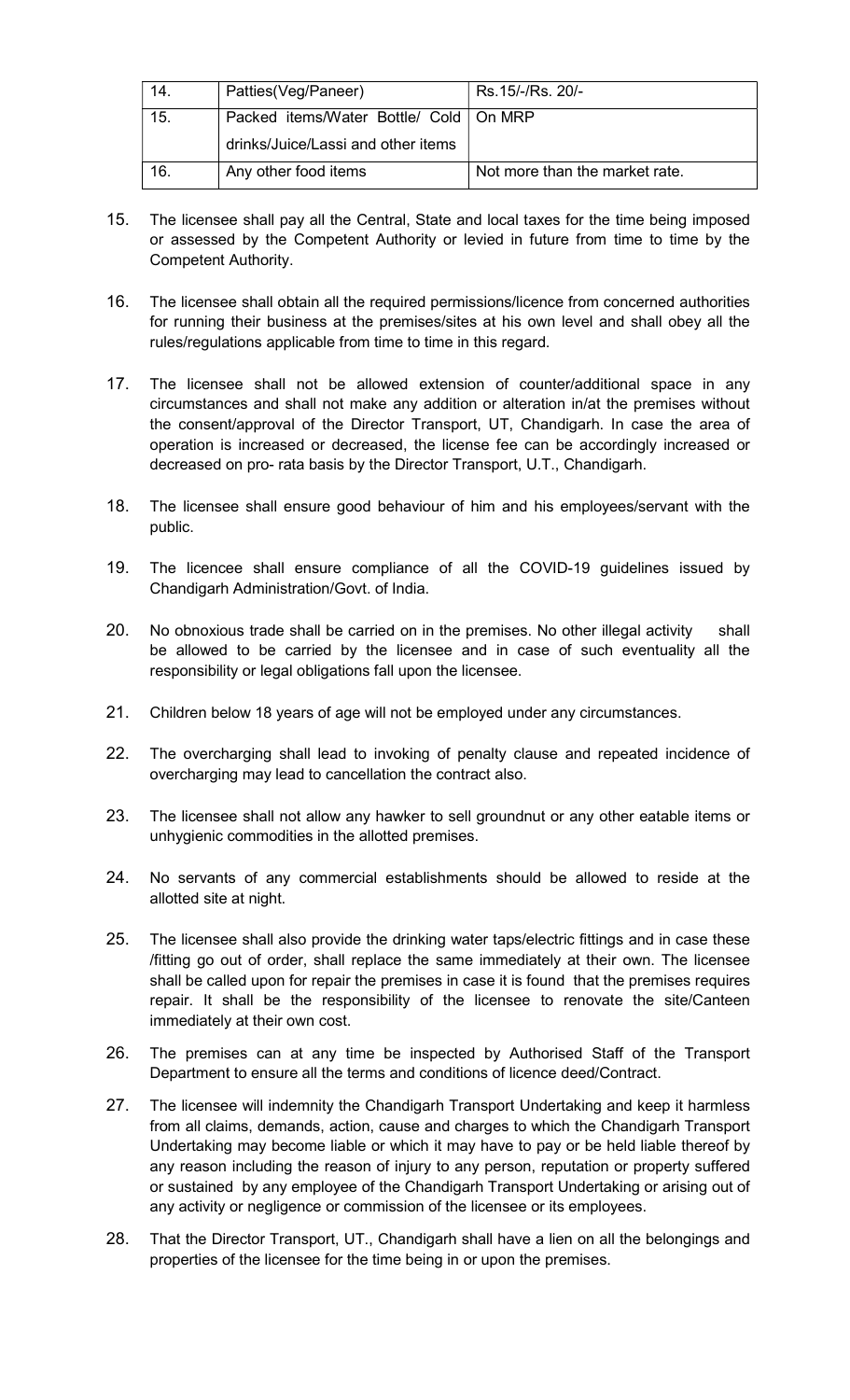- 29. The Licensee will be required to sign an agreement within 15 days from the date of possession of the site containing all the detailed terms and conditions.
- 30. The Licensee shall submit a passport size photograph along with specimen signatures duly attested by the Notary Public and ID proof of himself and all his manpower deployed on allotted site. No unauthorized person to be deployed by him.
- 31. The licensee of the concerned Canteens/premises shall be liable to deduct the EPF/ESI from the salary of his/their employees by following the instructions of the EPF/ESI department and shall be deposited to the concerned quarter as per the guidelines and instructions of the EPF/ESI department.

### PENALITIES/TERMINATION OF CONTRACT.

- 32. The licensor reserves the right to impose the penalty/fine on breach of any of the terms and conditions of the licence.
- 33. In case of breach of any of the terms and conditions of this deed by the licensee, the licensor may terminate the licence by giving 15 days clear notice and grant the licence to other party at the risk of licensee and recover the loss if any caused to the licensor.
- 34. The licensor shall be at liberty to terminate/cancel the licence by giving 15 days clear notice in writing to that effect.
- 35. On the termination/cancellation of the licence in accordance with above Clause, the licensor may in addition to resumption of the premises, forfeit the whole or part of the security amount deposited by the licensee along with interest thereupon.
- 36. The licensee may terminate the licence deed by giving 90 days clear notice in writing. However, the licensee shall continue to provide the possession of Canteen as here to till alternative arrangement is made by the licensor.
- 37. The licensee shall deliver the vacant possession of the premises to the Authorized person of the transport department, UT., Chandigarh on the expiry or termination of the license.
- 38. On the termination of license under any of terms and conditions of the license:
	- i) The Licensee will deliver the vacant possession of the Canteen in its original state to the licensor, failing which the Canteen shall be got vacated in accordance with the provisions contained in the Public Premises (Eviction of unauthorized Occupants) Act, 1971. The cost of damages, if any, to the premises or fixtures shall be recovered from the licensee.
	- ii) The amount of security lying at the credit of the licensee after adjusting all the dues shall, however, be refunded to him.

# 42. FORCE MAJEURE

- 1. For purposes of this contract, Force Majeure means an event beyond the control of the parties to the contract and not involving either party's fault or negligence and not foreseeable.
- 2. If, at any time during the existence of the contract, either party is unable to perform in whole or in part any obligation under this contract because of an event rendering performance of obligations impossible which include acts of God, lockdown due to pandemic of disease/ virus, war, revolutions, hostility, civil commotions, strikes, floods, earthquake, epidemics, quarantine restrictions, freight embargoes or explosions, then the date of fulfilment of contract or period of contract shall be postponed during the period when such circumstances are operative.
- 3. The party which is unable to perform its obligations under the present contract shall, within seven (07) days of occurrence of the Force Majeure event, inform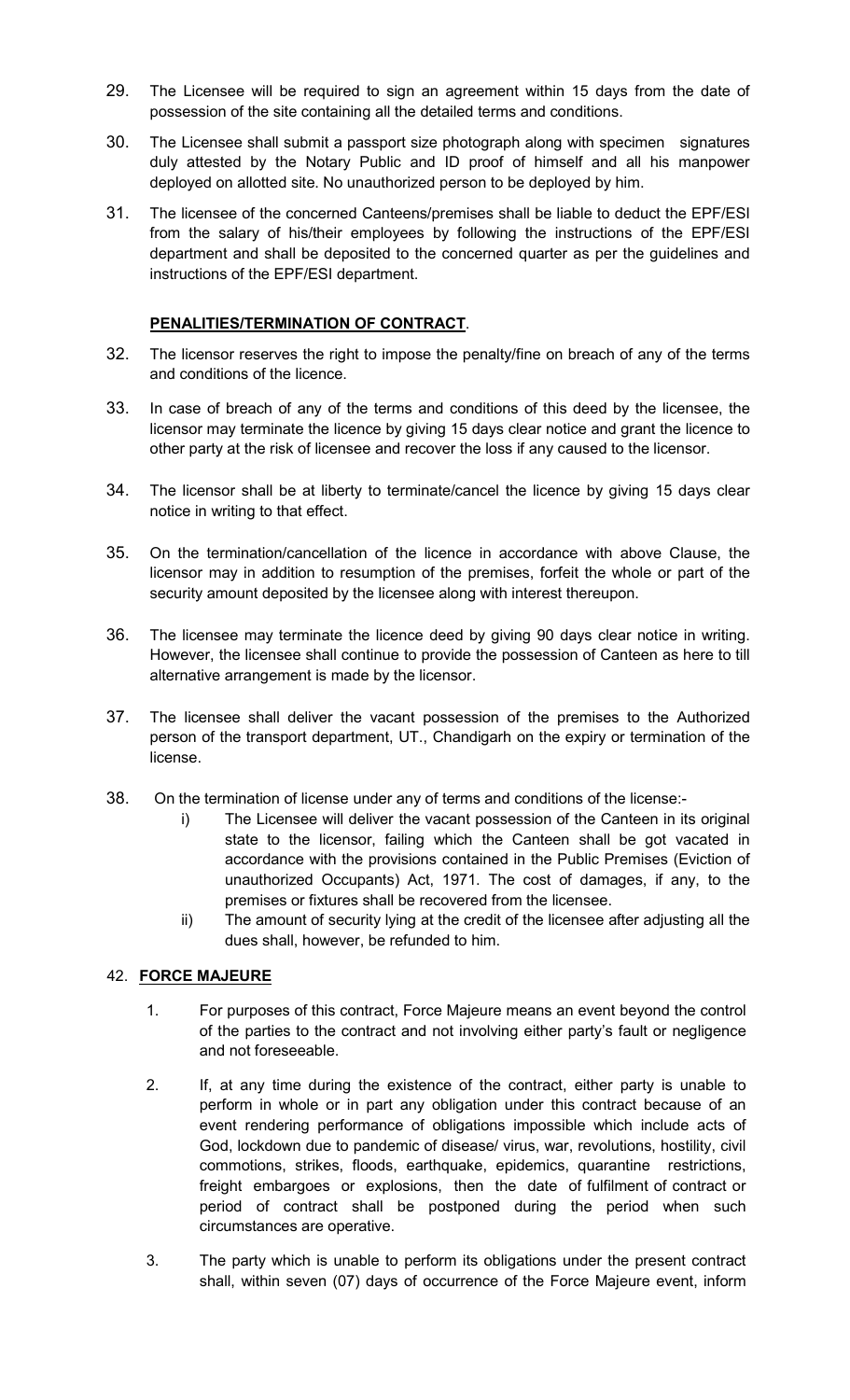the other party with suitable documentary evidence. Non-availability of any component etc. or any price escalation or change in any duty, tax, levy, charge etc. shall not be an excuse for the Contractor/Bidder for not performing his obligations under this clause/contract.

- 4. Any waiver/extension of time in respect of the possession of premises or commissioning of business at premises/site or waive off or decrease the rent of any premises, the Director Transport reserves the right to decrease/ waive off the rent of premises and penalty in the case for delay in paying rent upon the satisfactory reasons covered under clauses of Force Majeure.
- 5. If such inability on account of force majeure to perform continues for a period of more than six months, each party shall have the right to be released from further performance of the contract, in which case, neither party shall have the right to claim damages from the other. All prior performance shall be subject to contract terms.
- 6. The Contractor/Bidder shall not be liable for forfeiture of his performance security, pre-estimated liquidated damages or termination if and to the extent that delay in performance or other failure to perform its obligations under the contract is the result of Force Majeure.

# 43. SETTLEMENT OF DISPUTE AND ARBITRATION-

## 43.1 Amicable Resolution

- (a) Save where expressly stated otherwise in this Contract, any dispute, difference or controversy of whatever nature howsoever arising under, out of or in relation to this Contract between the Parties and so notified in writing by either Party to the other (the "Dispute") in the first instance shall be attempted to be resolved amicably by the Parties and failing such the same shall be resolved in accordance with the procedure set forth in sub-clause (b) below.
- (b) Either Party may require the Dispute to be referred to Transport Secretary, Union Territory, Chandigarh for amicable settlement. Upon such reference, both the Parties and the Transport Secretary or his nominee (who can be an employee of Chandigarh UT dealing with the Contract or otherwise) shall meet at the earliest mutual convenient and in any event within 15 (fifteen) days of such meeting, either Party may refer the Dispute to arbitration in accordance with the provisions given below.

### 43.2 Arbitration-

- (a) Any Dispute which is not resolved amicably, as provided, shall be finally settled by binding arbitration under the Arbitration and Conciliation Act, 1996. The arbitration shall be by a committee of 3 (three) arbitrators chosen from a panel of arbitrators on the list of arbitrators available with or furnished by Union Territory, Chandigarh, 1 (One) arbitrator is to be chosen by each Party and the third, who shall be the Chairman will be the Transport Secretary, Chandigarh Administration, Chandigarh. If either Party fails to choose its arbitrator, the other Party shall take steps in accordance with Arbitration and Conciliation Act, 1996.
- (b) Place of Arbitration

The place of arbitration shall be Chandigarh only.

(c) Language

The request for arbitration, the answer to the request, the terms of reference, any written submissions, any orders and rulings shall be in English and, if oral hearings take place, English shall be the language to be used in the hearings.

(d) Procedure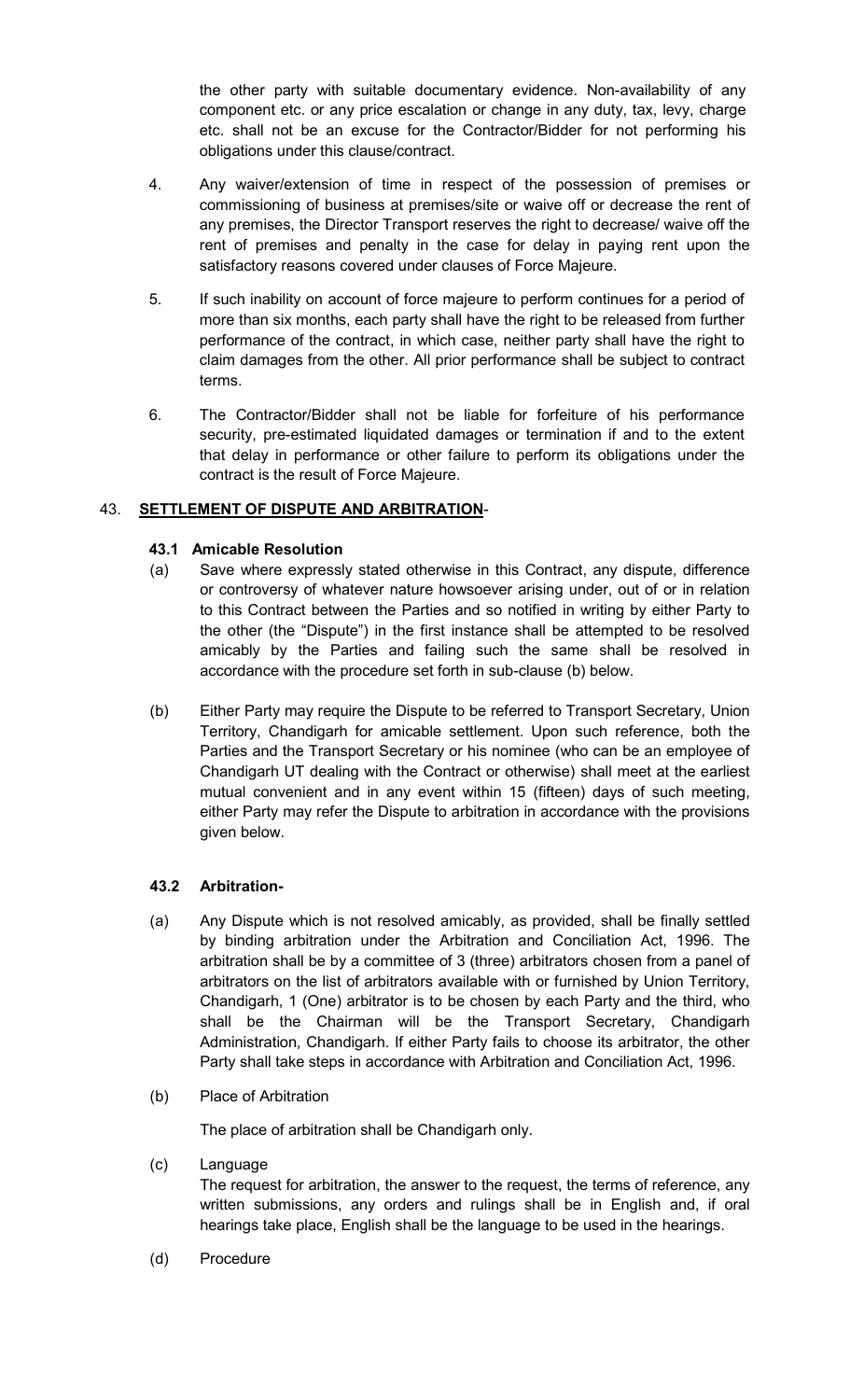The procedure to be followed in the arbitration by the Arbitral Tribunal shall be in accordance with the Arbitration & Conciliation Act, 1996 and as may be decided by the Arbitral Tribunal.

(e) Enforcement of Award

Any decision or award resulting from arbitration shall be final and binding upon the Parties. The parties hereto hereby waive, to the extent permitted by Law, any rights to appeal or to review of such award by any Court or Tribunal. The Parties here to agree that the arbitral award may be enforced against the Parties to the arbitration proceedings or their assets wherever they may be found and that a judgment upon the arbitral award may be entered in any Court having jurisdiction thereof.

(f) Fees and Expenses

The fees and expenses of the arbitrators and all other expenses of the arbitration shall be initially borne and paid by respective parties equally subject to determination by the arbitrators. The arbitrators may provide in the arbitral award for the reimbursement to the prevailing party of its costs and expenses in bringing or defending the arbitration claim, including legal fees and expenses incurred by the said party.

(g) Performance during Arbitration Pending the submission of and/ or decision on a dispute difference or claim or until the arbitral award is published the parties shall continue to perform all of their obligations under this Contract without prejudice to a final adjustment in accordance with such award.

## 45. ARBITRATION

All disputes or differences arising out or in any way touching or concerning the deed whatsoever shall be dealt in accordance with the Arbitration and Conciliation Act 1916 as amended under therein from time to time.

# 46. JURISDICTION.

 Any dispute or differences or claim etc shall be subject to the exclusive jurisdiction of the Hon'ble Courts situated at Chandigarh only. No other Court shall have the jurisdiction to entertain or try any matter concerning this tender.

--sd/--

Divisional Manager, CTU & Director Transport, U.T., Chandigarh.